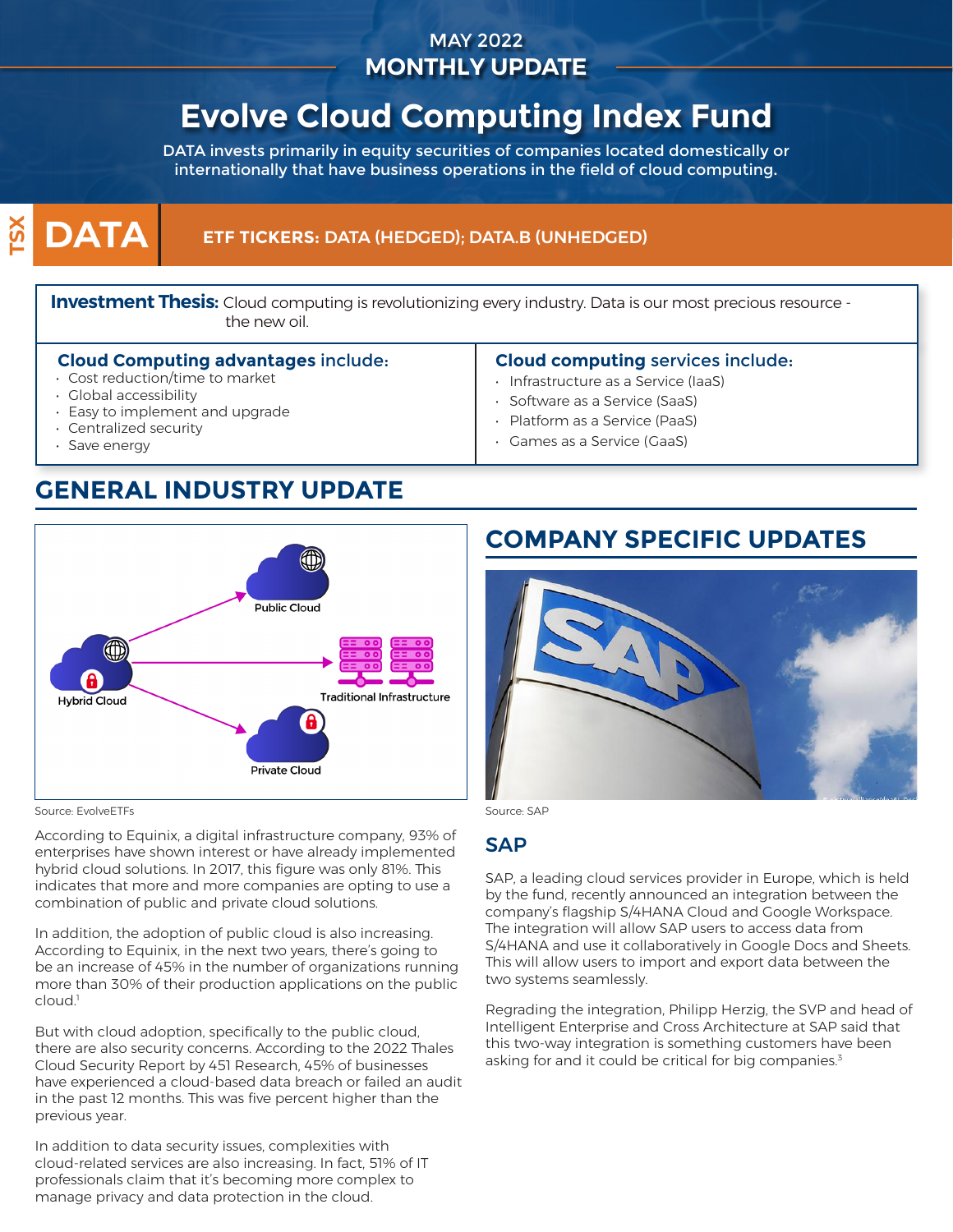# DATA Evolve Cloud Computing Index Fund





Source: Foxbusiness

### VM Ware Inc.

VMware Inc., held by the fund and one of its top 10 holdings, is a software solutions provider around cloud management and infrastructure, security and digital workspaces. The company was recently acquired by Broadcom, a semiconductor company, in a cash and stock transaction of \$61.0 billion.

Once complete, it would be one of the largest deals in the technology sector behind Microsoft's \$69-billion-dollar deal to purchase Activision Blizzard, and Dell's \$67-billion-dollar purchase of EMC back in 2016.

Broadcom is known for being an active acquisition company among semiconductor companies. It bought CA Technologies in 2018 for \$18.9 billion and Symantec in 2019 for \$10.7 billion.<sup>4</sup> This deal for Broadcom will help diversify the business to have exposure to cloud-related businesses.

Source: Snowflake Inc.

### Snowflake Inc.

Snowflake Inc., held by the fund, is a cloud-based data platform provider. Recently, it reported year-over-year growth of 85% in revenue in the first quarter of fiscal year 2023, ended on April 30th. Sales for the quarter amounted to \$422.4 million.

 The company has 6,322 customers and 206 customers with trailing 12-month product revenue of greater than \$1.0 million.<sup>5</sup>

In addition, the company recently announced a new cybersecurity workload for Snowflake's Data Cloud—a solution that lets cybersecurity teams protect their enterprise data. By using Snowflake's platform, cybersecurity teams can essentially break down data silos to gain better visibility of data, get advanced analytics, and get clearer insights into risks and threats.6



Evolve ETFs Scotia Plaza, 40 King Street West, Suite 3404, Toronto ON M5H3Y2 The world is evolving.<br>Your investments should too. And the community of the state of the state of the state of the state of the state of the state of the state of the state of the state of the state of the state of the st